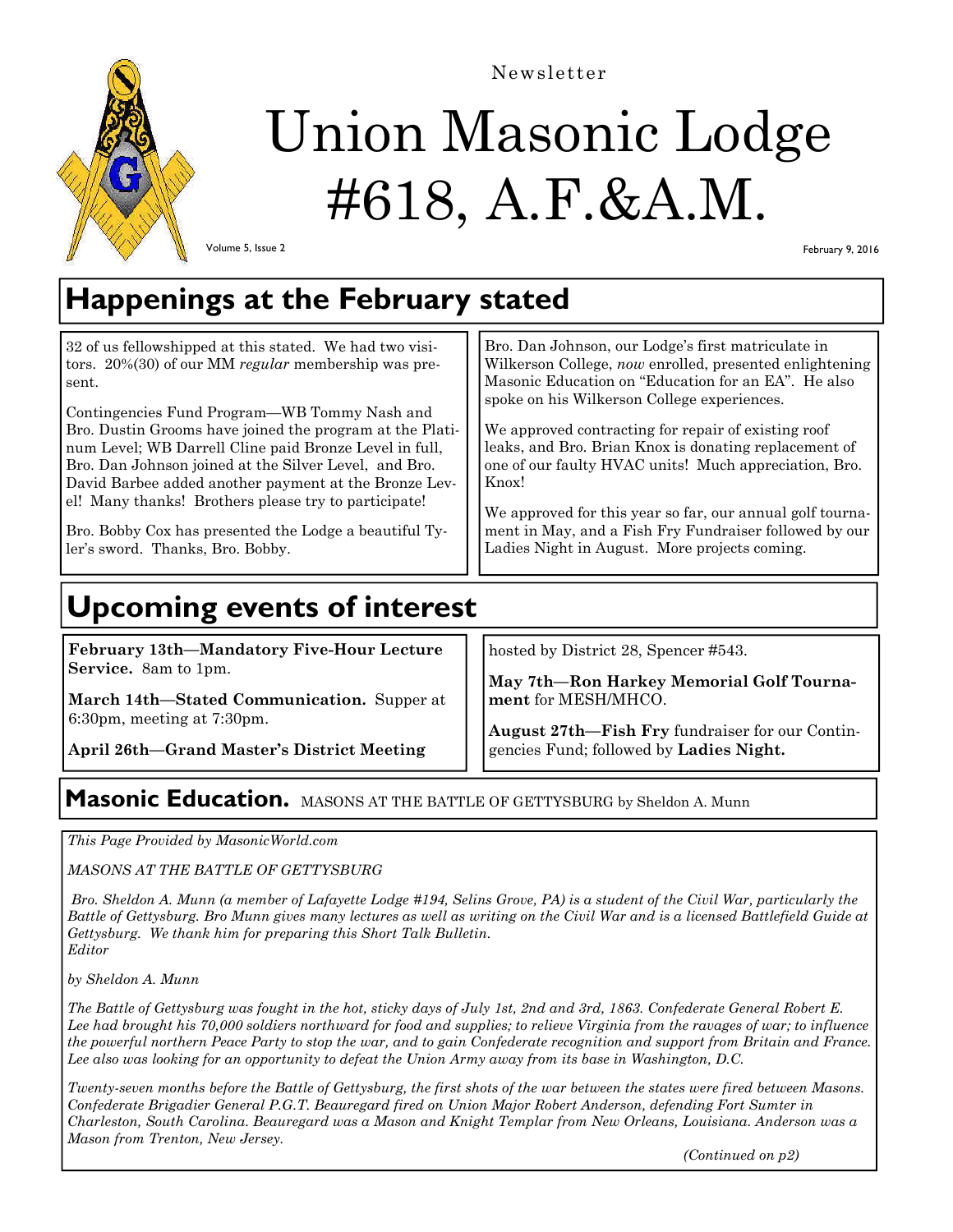#### **March Birthdays (by age) AGE / BIRTH DATE REPORT (sorted by age on birth date)**  87 03/01/1929 BAYNE W. LEFLER JR 85 03/20/1931 JAMES H. JEFFERS 83 03/17/1933 CHARLES W. FURR 72 03/31/1944 JOSEPH G. CUTHBERT-SON 65 03/20/1951 BUFORD E. FANNON 64 03/30/1952 THOMAS M. BLYTHE 56 03/09/1960 EARL E. SNEED 38 03/04/1978 STEPHEN B. NEAL 27 03/28/1989 JUSTIN A. LOV-INGOOD **February Birthdays (by age) AGE / BIRTH DATE REPORT (sorted by age on birth date)**  84 02/12/1932 ROBERT J. MCEACHERN JR 74 02/14/1942 LARRY W. ROBBINS 73 02/28/1943 JIMMY L. HATHCOCK 66 02/27/1950 WILLIAM O. DENNIS 63 02/17/1953 WILLIAM M. WIDEN-HOUSE III 62 02/27/1954 DOUGLAS E. MARTIN 58 02/22/1958 EDWARD C. DAVIS III 55 02/26/1961 CHRIS S. HARRISON 54 02/24/1962 ROBERT A. LOVE JR 26 02/04/1990 JOSHUA A. HUNEYCUTT

### *(Continued from p1)*

*As the war began with shots fired between Masonic brothers, so did the greatest battle of the war. It was in the morning hours of July 1, 1863, when Lieutenant Marcellus Jones fired the first shot that began the Battle of Gettysburg. Jones, a carpenter and a Mason from Wheaton, Illinois, used a Sharps 52-caliber breech-loading rifle, invented and manufactured by Christian Sharps, a Mason from Philadelphia. The shot that Jones fired was directed at Confederate troops led by Brigadier General Henry Heth, a Mason from Rocky Mountain Lodge in the Utah Territory.* 

*In mentioning the Rocky Mountain Lodge, you will find it interesting to know that while it surrendered its charter due to the war, over two hundred Masonic Lodges were created during the war. An even more unusual circumstance unfolds when we learn that John C. Robinson, a Union Brigadier General and immediate Past Master of the Rocky Mountain Lodge, was heavily involved in the first days fighting at Gettysburg. The desperate fighting that day also involved Confederate Major General Henry Heth. Henry Heth had been John Robinson's Senior Warden in the Rocky Mountain Lodge.* 

*Later that morning, Union Brigadier General Solomon Meredith, a Mason from Indiana, and Colonel Lucius Fairchild, a Mason from Wisconsin, met and held the Confederates on the bloodied fields and woods between Herr's Ridge and the Seminary for over 8-hours. Among those attacking Meredith's legendary Iron Brigade and Fairchild's hard-fighting 2nd Wisconsin Infantry regiment was Confederate Colonel James Connor, a Past Master of Landmark Lodge in Charleston, South Carolina. Colonel Henry Morrow of the 24th Michigan was with Meredith's Iron Brigade. During the furious fighting, Morrow was struck in the head by a Confederate bullet. Later, a Confederate surgeon, identifying himself as a Mason, decided that Morrow's scalp wound was "too serious" for him to be marched away as a prisoner-of-war. This act of Masonic compassion probably saved Morrow's life.* 

*The very first regimental volley of the battle was fired by the men of the 56th Pennsylvania Volunteers, led by Colonel John W. Hofmann, a Mason from Norristown, Pennsylvania. Before the first days battle ended, Hofmann's bloodied regiment would be forced from the fields north of the Chambersburg Road by a gallant charge led by Major William Cox, commander of the 2nd North Carolina infantry. William Cox was a Mason from Raleigh, North Carolina. He was wounded eleven times during the war and would later become a Brigadier General. Cox also became a Congressman and served as the Grand Master of North Carolina for four years.* 

*Early in the evening of the 2nd day's battle, on the ridge north of Devil's Den, Union Major General Winfield Hancock told Colonel Edward Cross, "Today you'll earn your star" meaning that Cross would win his promotion to Brigadier General for his brilliant service over the past two years. Colonel Cross, a Mason from New Hampshire, had received twelve wounds during his heroic service, however his thirteenth wound would be fatal and he was killed leading his brigade against the attacking Confederates led by Brigadier General George Thomas Anderson, a Mason from Atlanta, Georgia.* 

*According to Lieutenant General James Longstreet, Commander of the Confederate First Corps, the most gallant charge of the entire war was led by Brigadier General William Barksdale, a Mason from Jackson, Mississippi. When Longstreet ordered him forward, Barksdale was on the front-line. It was in that position, after forcing the Union lines to collapse and retreat, that he was shot—mortally wounded—wearing a clean white linen shirt fastened with Masonic studs.* 

*Barksdale's courageous charge was directed at the bloody Peach Orchard, defended in part by the men of the 2nd New (Continued on p3)*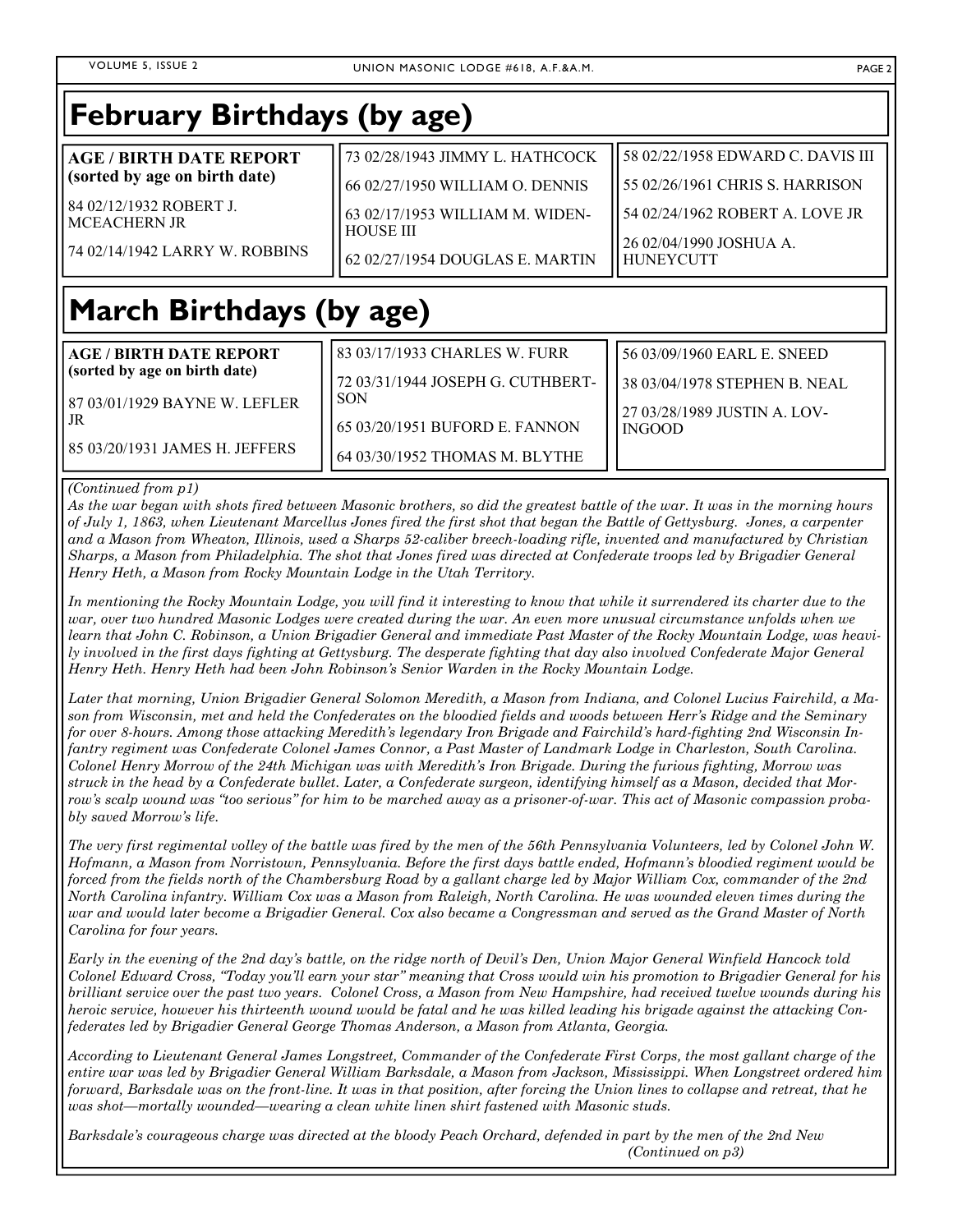### *(Continued from p2)*

*Hampshire regiment (Co. B) led by Captain Thomas Hubbard, a Mason from Concord, New Hampshire. Hubbard was killed on the battlefield and was buried by Confederate Masons.* 

*Consider the significance of this act, when soldiers in the midst of a major battle, take the time and care to bury an enemy soldier! Unusual in every sense of the word, but not so unusual when you consider that it happened between Masons.* 

*While the entire southern end of the battlefield erupted with savage fighting at the Peach Orchard, the Wheatfield, and Devil's Den, a hero was born on the rocky, wooded southern slope of Little Round Top. Colonel Joshua Lawrence Chamberlain, formerly a language professor at Bowdoin College in Maine, was in command of the 20th Maine Infantry defending the critical Union left flank. The determined Confederates launched attack after attack against Chamberlain's shattered line. The gallant defenders held their position heroically despite their fearful losses. Running out of ammunition, and without reinforcements, Chamberlain knew that the next Confederate attack would destroy his line and cause the loss of the Federal armies' strong defensive position. It was then that Chamberlain, a man schooled in religion and language, ordered his men to fix bayonets and charge the attacking Confederates in a swinging barndoor like maneuver. His unorthodox attack shocked the Rebels, causing them to scatter in hurried retreat. Chamberlain was a Mason, a member of United Lodge in Brunswick, Maine. He would receive a Congressional Medal of Honor in recognition of his courage and heroism at Gettysburg.* 

*While Chamberlain was gallantly defending the southern end of the Union's fishhook shaped line, another Mason was desperately trying to overrun the Union army on the opposite end of that line on Culp's Hill. John Brown Gordon, a successful businessman and lawyer from Georgia, had fought with brilliance throughout the two years prior to Gettysburg. Gordon had been severely wounded nine months earlier at the Battle of Antietam (September 17, 1862). A bullet hole in his hat had saved him from drowning in his own blood as he lay unconscious on the battle field. Gordon was a man of extraordinary compassion and care—a trait taught at our fraternities' holy altars. During Gordon's attack on the first day, which resulted in the Confederates forcing the Union Army to retreat from their position in the fields north of Gettysburg, Union Brigadier General Francis Barlow was severely wounded. A Confederate bullet paralyzed his arms and legs. When Gordon, in the midst of his attack, saw Barlow, he dismounted, gave Barlow water from his canteen and saw that he was cared for. Another instance where a Mason's compassion and care for his brother transcended the hostility normally found between enemies. The Battle of Gettysburg was culminated in an attack, the likes of which the world had never seen, nor would ever see again. It was on the afternoon of July 3rd, following a two-hour cannonade of volcanic proportions, that three Confederate Generals, all Virginia Masons, led the attack that has become known as Pickett's Charge. Correctly named Longstreet's Assault, Major General George Pickett, Brigadier General James Kemper and Brigadier General Lewis Armistead led their 12,000 men across the mile-long rolling fields to crash against the center of the Union line near the clump of trees that became the "High Water Mark of the Confederacy."* 

*As the Confederate tide swept closer to the Union line, a sergeant in the 14th Virginia Infantry came upon some Union skirmishers huddled in the tall wheat, who had been cut off from their retreat. The Virginians would have been fully justified in killing the Union soldiers. They were the enemy! But the sergeant recognized a Masonic sign—the sign of distress—thrown by one of the Yankees and ordered his men to pass them by. Wasn't it fortunate that the Virginia Sergeant, Drewry B. Easley, was a Mason—a member of South Boston Lodge, in Halifax County, Virginia.* 

*Brigadier General Lewis Armistead was the only officer to pierce the Union line. As Armistead crossed the low stone wall that formed the front of the Union defense line, he shouted, "Give 'em the cold steel boys!" Holding his black hat on the tip of his sword to guide his men, since all his color-bearers had been killed, he led his 150 Virginians amidst the swirling tide of bluecoats. Placing his hand on a hot, smoking Union cannon barrel, he claimed it his, in the name of the Old Dominion. Instantly he was struck by two bullets and fell, giving the sign of distress, ". . . as the son of a widow." At the same time, Major General Winfield Scott Hancock, the general commanding the Union troops defending the line at the center of the Confederate attack saw his old friend and Masonic brother fall. Hancock, a member of Charity Lodge in Norristown, Pennsylvania, who was severely, wounded at the same time, ordered his chief of staff, Captain Henry Harrison Bingham, a Mason from Philadelphia, to go to Armistead's aid. Bingham had Armistead taken to the 11th Corps field hospital where he received the best medical care possible. When Armistead died, Hancock saw that his personal belongings were handled according to his wishes. The Armistead-Hancock story is most unusual, especially when you consider that they were, in fact, enemies. But it is not unusual when you consider that they were Masons. Again we witness the power of brotherly love, care and concern... transcending the most severe hatred and hostility associated with battle.* 

*The Battle of Gettysburg was fought between 70,000 Confederates and 93,000 Union soldiers. Over 50,000 men became casualties in those three terrible days. The Confederate Army would retreat back into Virginia and the war would continue for another eighteen months.* 

*The war began with shots fired between Masonic brothers. The greatest battle of that war was started with shots fired between Masonic brothers. How do you suppose the war ended?* 

*Come with me, to that chill, damp, Easter Sunday morning on April 9, 1865, in Appomattox, Virginia, when over 112,000 well-fed and well-equipped federal soldiers surrounded the 26,765 starving, ragged Confederates—all that remained of the (Continued on p4)*